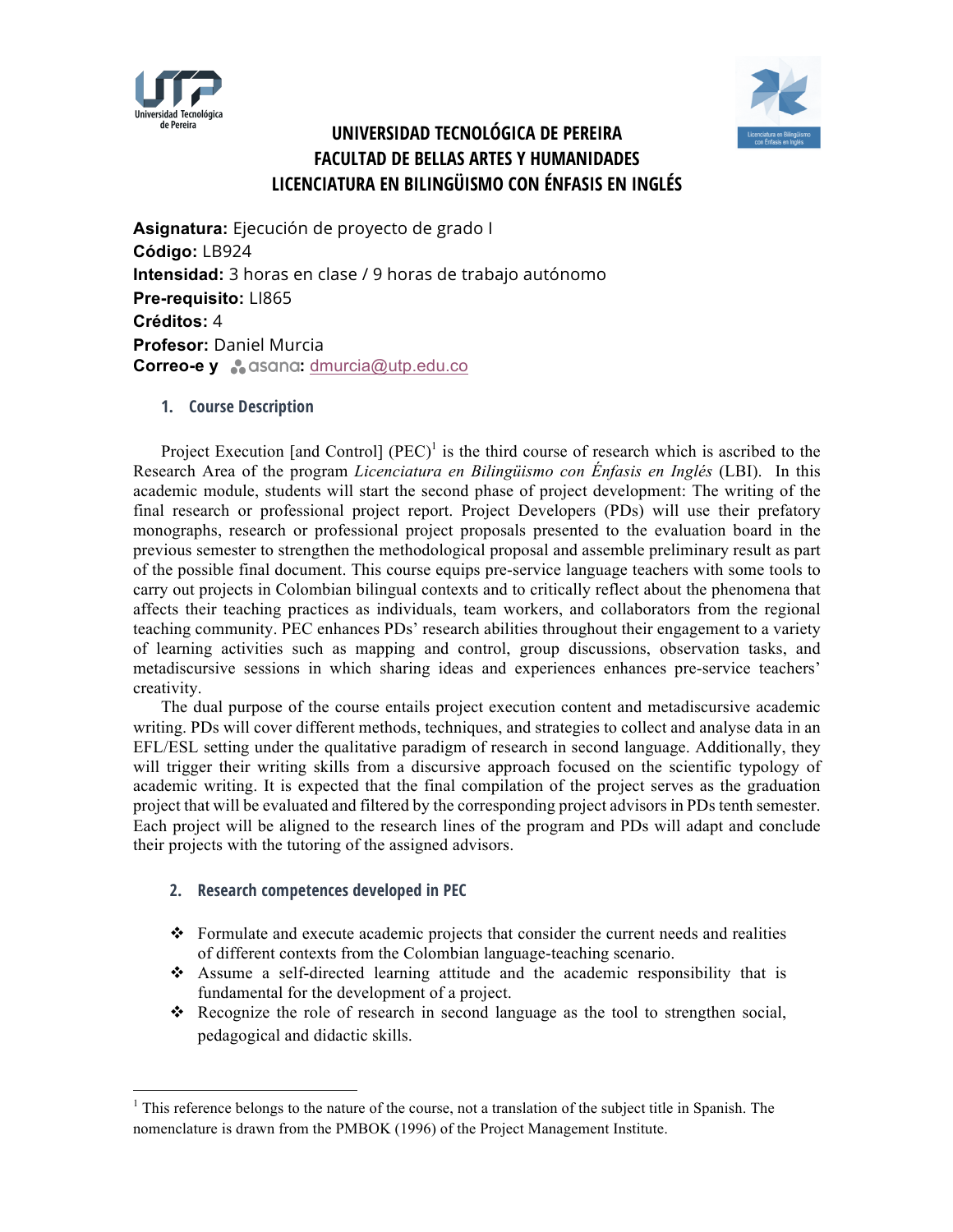$\div$  Enhance critical-reflective thinking processes that enable students to refine their research skills through the analysis of academic texts and authentic academic situations.

# **2.1 Objectives**

- Develop skills for data searching in scientific journals related to the field.
- Utilize literature that contributes to the enhancement of relevant and pertinent projects.
- Build a systemic view of the project by establishing connections among the different chapters of the document.
- Design appropriate and reliable methods for collecting data.
- Assimilate and apply data analysis techniques to process the information collected for the projects.
- Identify and describe phenomena grounded on the analysis and observation of the language learning and teaching scenarios.

| Linguistic<br>macroskills | <b>Competences</b>                                                                                                                                                                                                                                                                                                                                                                                                                                                                                                                  |
|---------------------------|-------------------------------------------------------------------------------------------------------------------------------------------------------------------------------------------------------------------------------------------------------------------------------------------------------------------------------------------------------------------------------------------------------------------------------------------------------------------------------------------------------------------------------------|
| Reading                   | - Demonstrate reading comprehension of assigned base texts.<br>- Build reading skills implemented when finding literature for the project or<br>building an analytic matrix.<br>- Summarize first and second hand literature related to the object of study of<br>each project.<br>- Pick up academic expressions and metalanguage from the scientific texts used<br>to structure the project.<br>- Implement reading techniques to self-evaluate the written document of the<br>project.                                           |
| Writing                   | - Produce fluent, cohesive and coherent academic texts.<br>- Apply discursive strategies of style and register to adjust their proposal of the<br>study, project or monograph.<br>- Adapt the genre of the writing according to the different products and chapters<br>of the project. ( <i>I.e.</i> Literature review, journal entries, ethical considerations,<br>$etc.$ )<br>- Produce quality argumentative and expository writing typology.                                                                                    |
| <b>Speaking</b>           | - Perform oral briefings of the project implementing adequate research<br>expressions.<br>- Present arguments using appropriate oral scientific discourse in English and<br>Spanish.<br>- Take an active part in informal and formal discussion about research in second<br>language, commenting, giving opinions with precision and stating points of<br>view convincingly.                                                                                                                                                        |
| <b>Listening</b>          | - Understand a wide range of recorded audio material by extracting specific<br>information that contribute the design and execution of the research or<br>classroom project.<br>- Follow most extended speech, lectures, discussions, and debates with relative<br>ease when it is not clearly structured and when relationships between ideas are<br>only implied and not stated explicitly.<br>- Relate similarities and incorporate the recommendations given to other<br>projects when developing collective feedback sessions. |

### **3. Linguistic (discursive) competences developed in PEC**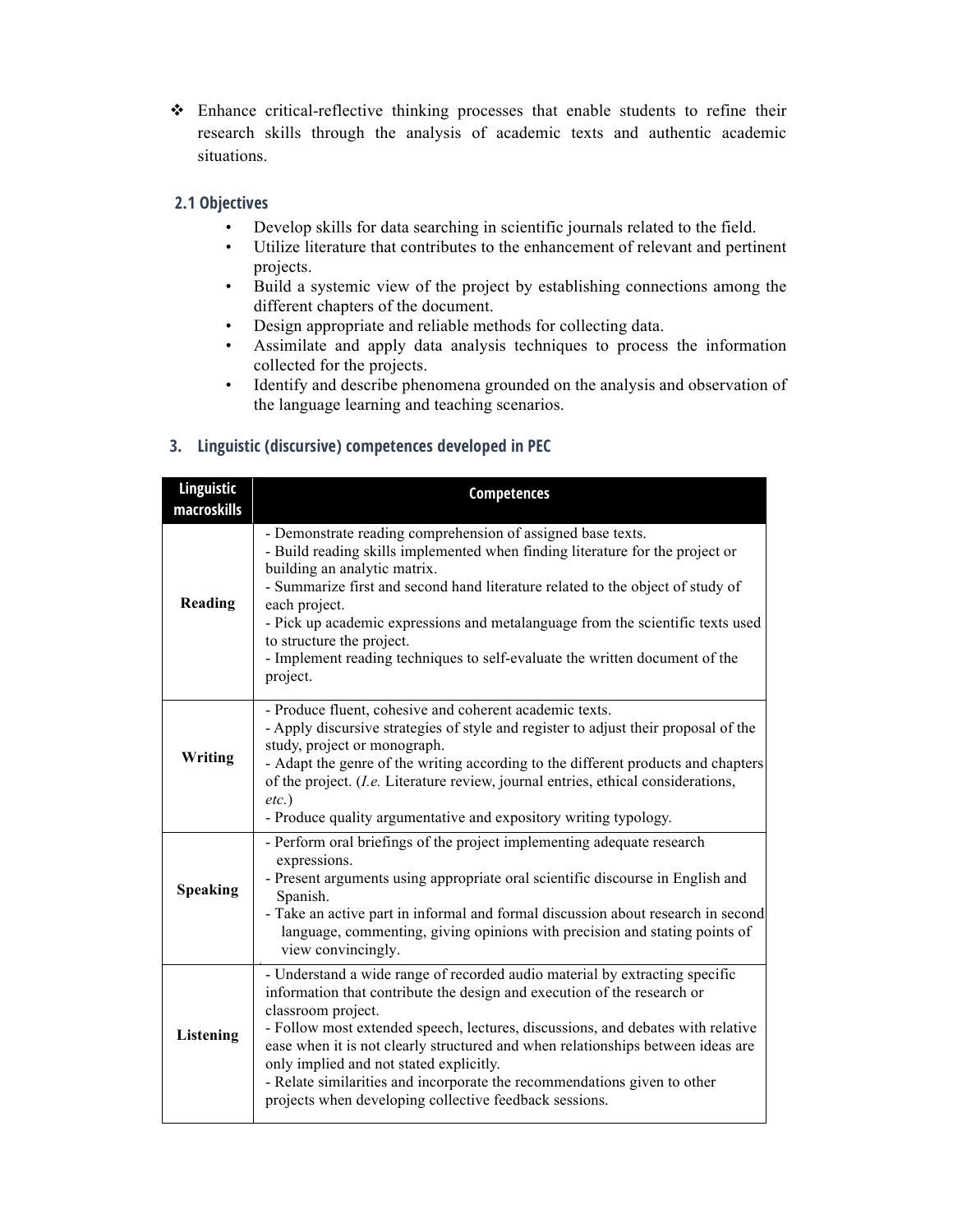#### **4. Methodology**

This course gives participants the opportunity to engage in a variety of learning activities such as presentations, group discussion, observation tasks, and workshops in which the sharing of ideas and experiences enriches PDs' teaching creativity. The course covers the study of different methods to collect data and its analysis used in qualitative research for EFL/ ESL settings. Students will work along the semester in the construction and the presentation of the final written report.

Attention will be focalised on developing the skills and knowledge needed to design and conduct observational procedures, implementing interviews, and keeping research journals. The final chapters of the project (i.e. results, discussions and conclusions) will be further elaborated with assigned advisors.

The contents covered throughout the course are generic and could be used to match the needs of a study, a classroom (professional) project or a monography. Notwithstanding the universality of the procedure, there will be personal advising session to solve some particularities aligned with specific modalities of LBI's types of graduation project.

#### **4.1 Protocol of advising sessions**

Individual advising sessions with the tutor will take place along the semester. The instructor will meet with each group to provide feedback on progress of the written document of the project using as mapping tool the app  $ASANA^{TM}$ . To keep a manageable record, students must update constantly their Asana accounts uploading updated versions of their projects in which feedback is incorporated. The sessions will be scheduled depending on the availability of both parties and will have a limit of forty minutes per group. In case of needing extra sessions, these must be agreed with the tutor of the course.

If you are currently working with an external adviser, always check her/his availability at least one week in advance, and notify the course tutor about the progress of the external meetings. Manage to synchronise what is suggested in PEC and the recommendations of the external adviser so you do not end up writing two different products. As long as there are time arrangements, the PEC professor is open to have meetings with external advisers when needed.

#### **4.2 Attendance Policy**

Attendance and punctuality are mandatory for classes and advising sessions. In case of absences, students must show valid excuses. Absences will affect performance in the course, since procedures of research will contribute to how the project is structured. If quizzes and other evaluations are held when a student is absent, a valid written excuse must be presented to the instructor so that the student can be evaluated. Regardless of the reason for the absence, students are responsible for completing missed assignments, and to be evaluated all must show valid excuses.

### • **Class Attendance: University Policies**

#### *\*ARTÍCULO 177o.: MODIFICADO MEDIANTE ACUERDO No.15 DEL 06 DE JULIO DE 2006*

Students are expected to attend all scheduled classes and official convocations of the University. Students' presence and participation in the class are critical factors towards the completion of the work for the class and achievements of success for this course. If absences occur, it is the student's responsibility to contact the professor or peers with regard to assignments. Make up assignments or exams will not be granted solely if the learner has a medical excuse.

**\* http://www.utp.edu.co/cms-utp/data/bin/UTP/web/uploads/media/secretaria/documentos/reglamento-estudiantil-19-jun-2012.pdf**

**Note:** It is highly recommended that PDs fit their teaching practicum schedule leaving at least thirty minutes to arrive to the PEC session. Even if data is collected in the schools where the practicum is carried out, PDs must attend to the PEC lessons as regarded in the policy.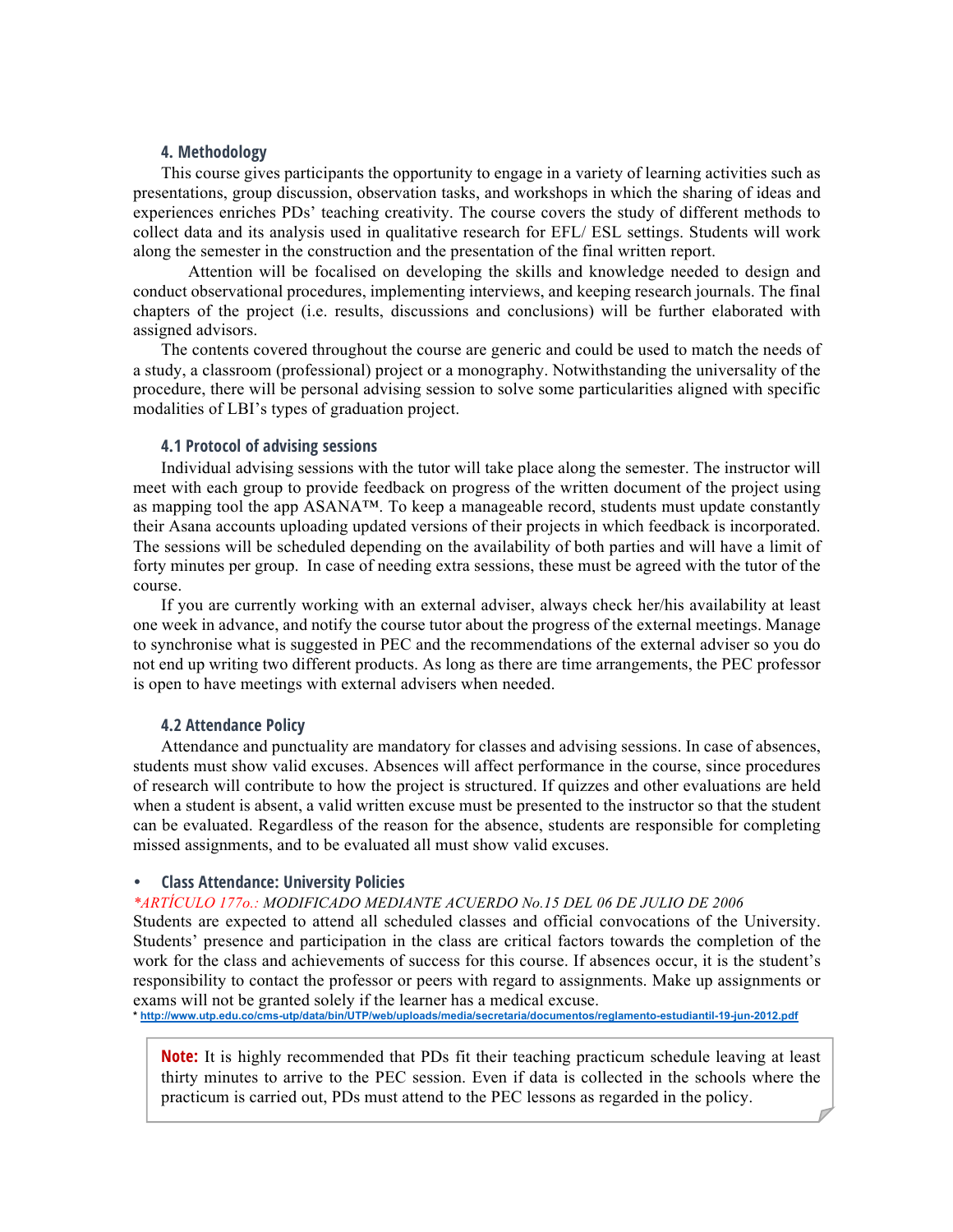### **4.3 Students' responsibilities**

- **Rigorous** academic work as demanded in any research process.
- Attend to classes and advisory sessions.
- Develop extensive and exhaustive reading periods.
- Submit and constantly update project progression via Asana™.
- Shun from plagiarism practices.
- Participate actively and in an informed manner through discussion and response.

### **Academic honesty and research ethical considerations**

• Students are expected to maintain the highest standards of academic integrity. Work that is not of the student's own creation will receive no credit. Academic dishonesty includes lying, cheating, stealing, and using unauthorized materials on any assignment, quiz or exam. • The act of lying is to intentionally provide false information or a false statement with the purpose of misleading or with irresponsible regard of the truth. Lying, such as providing false data collection, in both academic and non-academic activities, is impermissible. • Cheating is acting dishonestly in order to gain an unfair advantage. Cheating includes giving or receiving unauthorized aid on any assignment, quiz, or exam. Not complying with the restrictions of the instructor will result in appropriate discipline, as decided by the instructor or department. Cheating also includes modifying data or using the same material of work previously used for another course unless the student has permission from the instructor to do so. **Cheating furthermore includes plagiarism**, which is when a student uses the ideas of another and declares it as his or her own. Work that is not of the student's own creation will receive no credit.

# **4.4 Students' rights**

• **Use of electronic devices:** Use of electronic devices such as tablets, laptops, mobile phones, etc. is permitted during class time only for academic purposes. That is, educational tools can be used, but actions like chatting, posting on social networks, texting, etc. are counterproductive for your process. Besides, despite the fact that technological devices could be used, your full attention to the class is requested.

• **Late work:** No late work will be received during the semester except when the student provides a medical or university excuse, which must be verified by the department of Bienestar Universitario before submission. If you miss a class due to institutional permissions, you must notify the instructor at least two weeks before the event providing the proper documentation.

# **5. Evaluation**

Two types of evaluation will be implemented during the course:

**- Formative evaluation:** An ongoing process of reformulation of the projects and its improvement based on theory presented in the course and advising sessions. In this section, peer evaluation is included.

**- Summative evaluation:** Quantitative data based on the deliverables of the course as depicted in the chart of evaluation.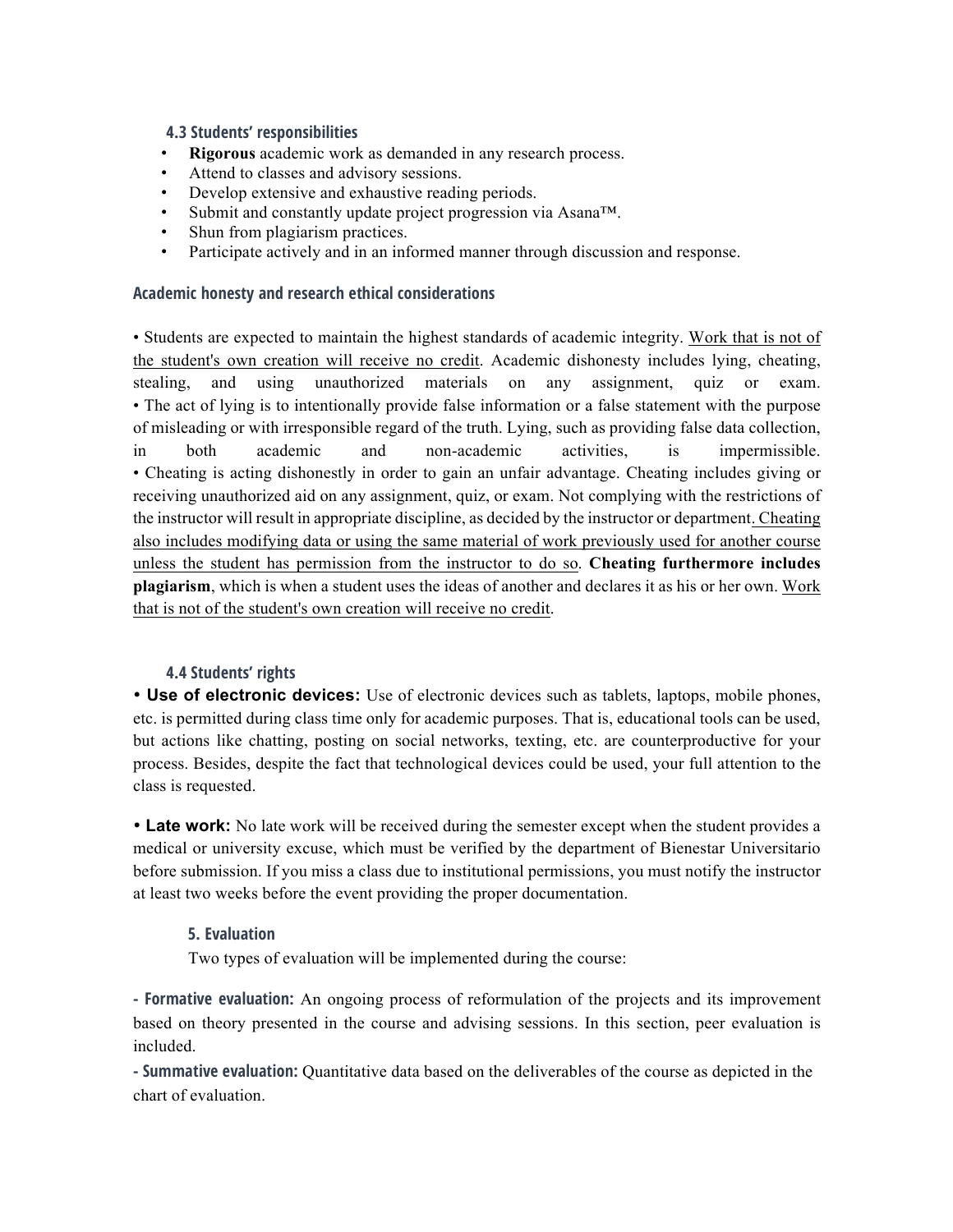|              | <b>Deliverables &amp; tasks</b>                                                                                                                                                                                                  | Quantitative<br>progression |
|--------------|----------------------------------------------------------------------------------------------------------------------------------------------------------------------------------------------------------------------------------|-----------------------------|
| First period | Project upgrading process<br>Oral briefings with project enhancements $\sum_{n=1}^{\infty}$<br>Project plan: Mapping and control scheme with a gradient<br>Peer editing sessions $\mathbf{L}^{\text{eq}}$                        | 10%                         |
|              | Methodology<br>Consolidation of type of study, population, sample, context, setting and/or<br>data collection instruments. $\mathbf{S}$<br>Formulation of instructional design (when applicable). $\frac{\bullet}{\bullet}$<br>٠ | 20%                         |
| Second       | Data analysis<br>Coding: Systematisation of data<br>$\frac{\sqrt{2}}{\sqrt{2}}$ .<br>Matrices development<br>Piloting and analysis of collected data                                                                             | 20%                         |
|              | Research literature exploration<br>Socratic seminars $\mathbf{l}^{\text{Q}}_{\text{m}} \mathbf{j} + \mathbf{e}^{\text{S}}$                                                                                                       | 15%                         |
| Third period | Project plan<br>Mapping and control (self-assessment) & asana<br>Individual feedback sessions $\mathbf{L}^{\mathbb{R}}$<br>$\blacksquare$                                                                                        | 10%                         |
|              | Final report<br>Including preliminary findings or results. $\mathbf{e}^{\mathbf{e}}$<br>٠                                                                                                                                        | 25%                         |
|              | <b>TOTAL</b>                                                                                                                                                                                                                     | 100 %                       |

**Product types: Oral presentation =** 

**Written document =** 

**Performance indicators registered in Asana platform =**  $\mathbb{Z}$  . Is assumed

**Discussions** =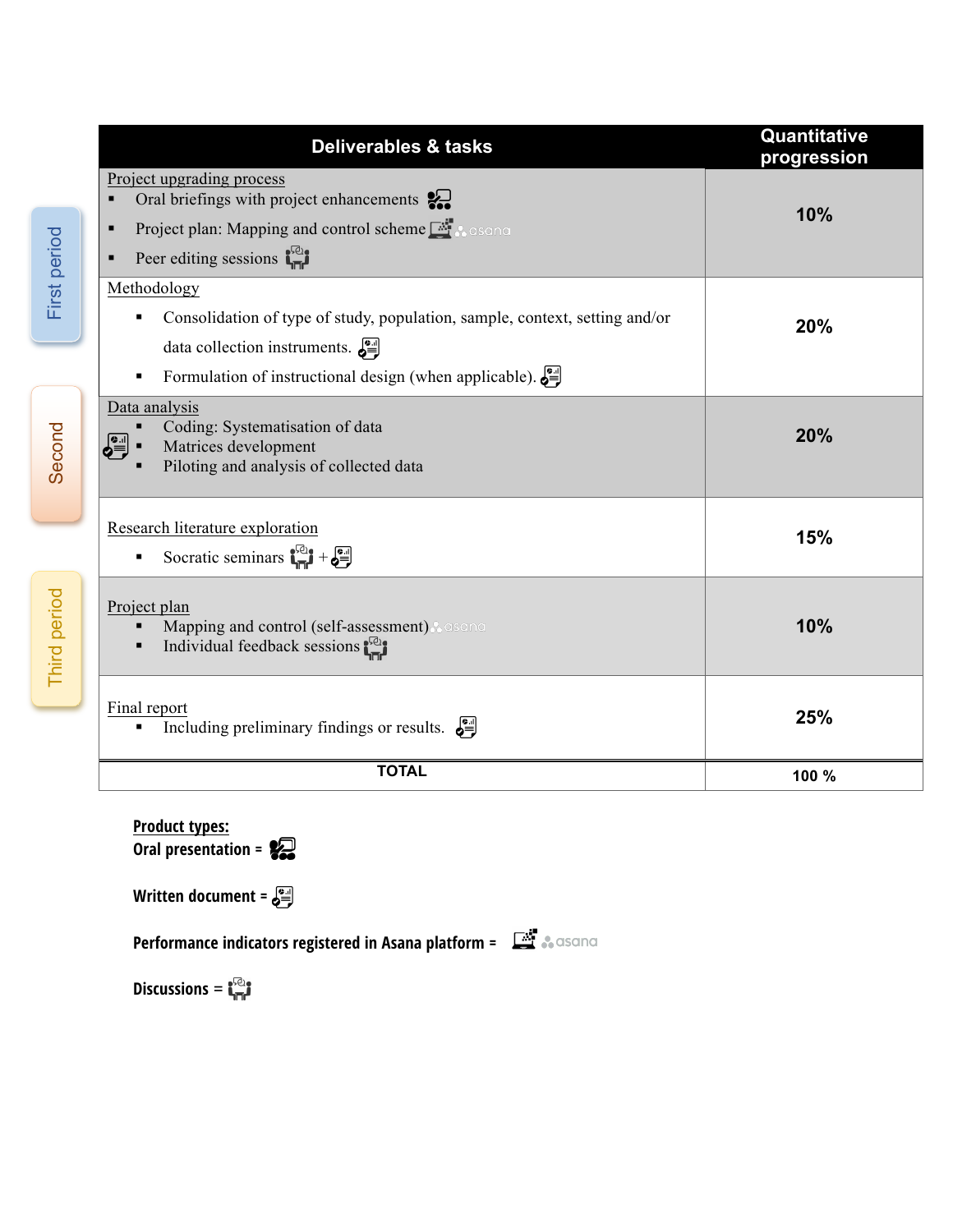#### **5.1 Feedback system**

The system of correction for this course entails a set of basic computer skills in platforms and text processors like ASANA<sup>™</sup>, Microsoft Word ™ or Adobe Acrobat Reader PDF<sup>™</sup>. Keep in mind that you must be familiar with these and develop skilful strategies to operate during the course.

For proofreading and editing purposes remember to activate the 'track changes' button in the Word text processor, as in the sample image: *Review tab > Track changes > Show all mark up.*



By doing this, you will be able to see the changes made to the documents by the tutor of the course and he will evidence the editing process you have made when submitting improvements of your work.

Even though some documents will have specified changes to be made, most of these will be marked with a coding system of feedback. The following colours represent the category which must be improved for the written piece.



#### **6. Contents of the Course**

Students will receive instruction on the design of instruments, sampling selection, data analysis and the presentation of the final report. Attention will be paid to developing the skills and knowledge needed to design and conduct observational procedures, implement interviews and keeping research journals.

The course content is divided into two main branches: 1) Research content - PEC and 2) metadiscourse and academic writing.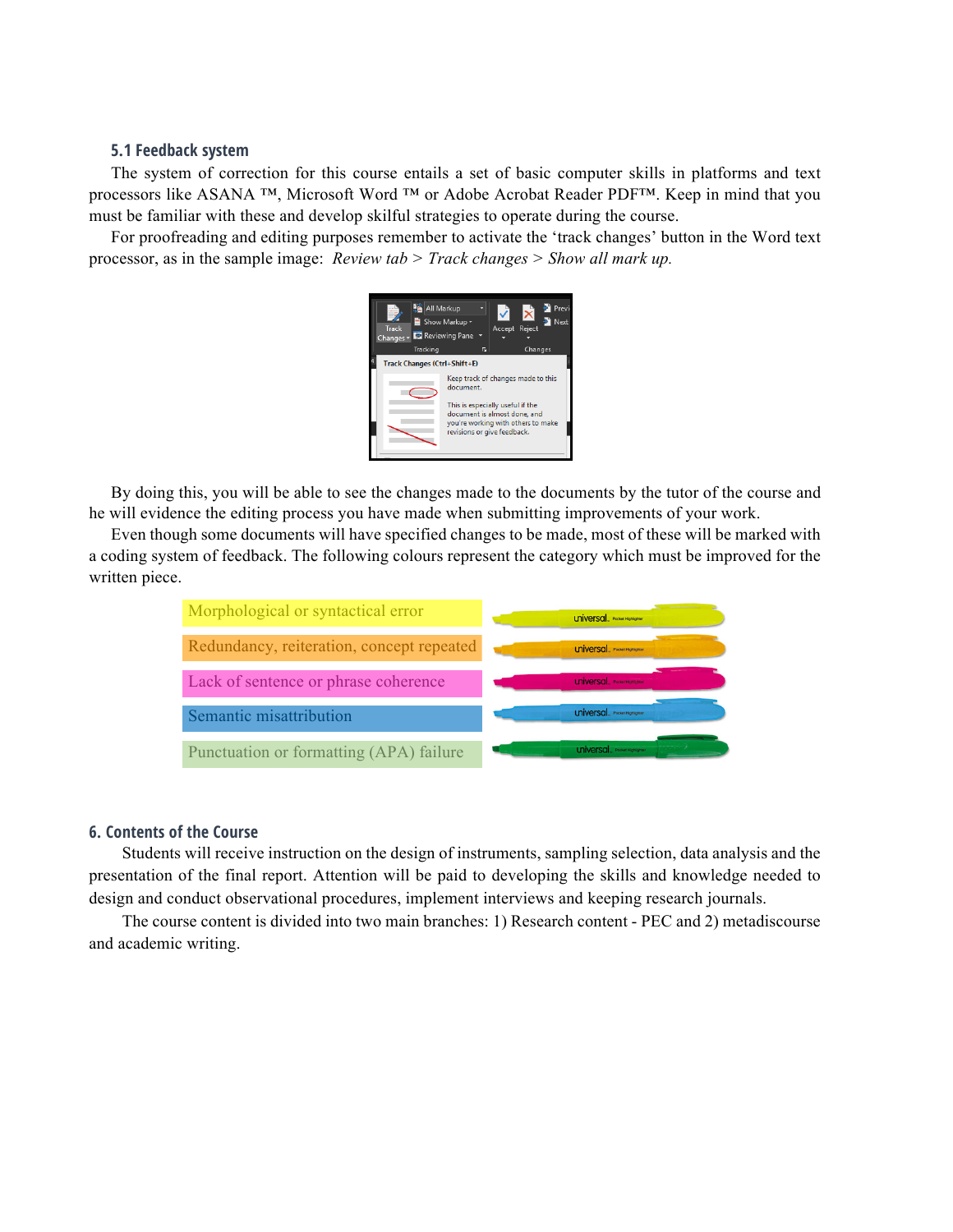### **Sessions of research content**

## **(project execution and control)**

### **Essential contents**

- $\div$  The iterative theoretical framework
- $\triangleleft$  Methods of research for professional projects
- $\div$  Consolidation of data collection instruments
- $\triangleleft$  Analysing data (Grounded theory, content, documental or discourse analysis)
- $\div$  Writing categories and results

#### **Add-ons**

- $\triangle$  Executive control of a project
- $\div$  The use of schemes and project plan: A roadmap of the project
- v ASANA™ as a project-mapping tool
- $\triangle$  Emotional distress in thesis writing
- $\bullet$  Views of the evaluator, the project adviser and the research professor
- $\div$  The emotional factors when writing a project
- $\div$  Tricks of the trade
- v Research reference managers and data back-ups in cloud computing

# **Sessions of metadiscourse and academic writing**

- v Persona and authority: The fear of rewriting
- $\bullet$  How do we read for the construction of the final report?
- **↓** Editing and proofreading: Editing by ear <br> **↓** Discursive considerations to write the
- Discursive considerations to write the project
- $\div$  Zipf's law: The principle of least effort

| <b>Timeframe</b>           | <b>Units</b>                   | <b>Content</b>                                                                                                                                                                                                                                                                                  |
|----------------------------|--------------------------------|-------------------------------------------------------------------------------------------------------------------------------------------------------------------------------------------------------------------------------------------------------------------------------------------------|
| Week 1<br><b>Feb 5-7</b>   | $\blacktriangledown$<br>Period | Syllabus exploration<br>$\bullet$<br>ASANA™ project mapping tool<br>The use of schemes and project plan: A roadmap of the project<br>$\bullet$<br>Zipf's law: The principle of least effort<br>$\circ$                                                                                          |
| Week 2<br>Feb 12-14        |                                | Oral briefings 1<br>$\bullet$<br>Mapping and control scheme: Organising literature and data in cloud<br>$\bullet$<br>computing.<br>Consent formats<br>$\bullet$<br>Emotional distress and project execution.<br>$\bullet$<br>Tricks of the trade: Reading techniques for researchers<br>$\circ$ |
| Week 3<br><b>Feb 19-21</b> |                                | Oral briefings 2<br>$\bullet$<br>The iterative theoretical framework<br>$\bullet$<br>Emotional distress and project execution.<br>$\bullet$<br>Persona and the fear of rewriting<br>$\bullet$                                                                                                   |
| Week 4<br><b>Feb 26-28</b> |                                | Data collection instruments (type of study and sampling)<br>$\bullet$<br>Discursive macrostructural considerations<br>Mindful writing of journals and observations<br>$\bullet$<br>Peer editing session<br>$\bullet$                                                                            |
| Week 5<br><b>Mar 5-7</b>   |                                | Piloting instruments<br>$\bullet$<br>Instructional design<br>$\bullet$<br>Discursive microstructural considerations 1<br>$\bullet$<br>Peer editing sessions<br>$\bullet$                                                                                                                        |
| Week 6<br>Mar 12-14        | <b>Deliverables</b><br>1       | Methodology section of the project<br>➤<br>Writing ethical considerations of the project<br>➤                                                                                                                                                                                                   |
| Week 7<br>Out of<br>class  |                                | Individual feedback session<br>$\bullet$                                                                                                                                                                                                                                                        |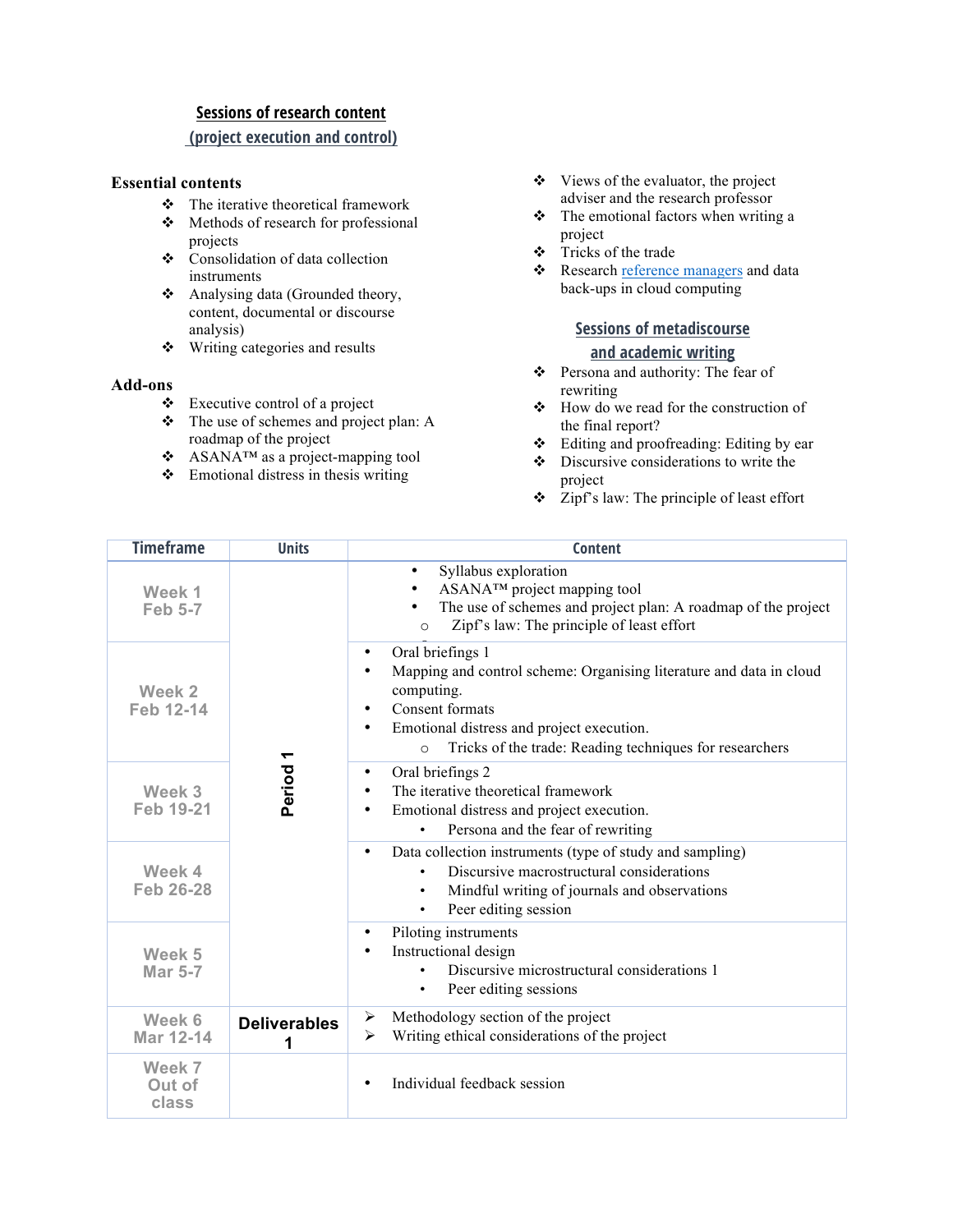| 6.1 Scheme of work                 |                                     |                                                                                                                               |  |  |  |
|------------------------------------|-------------------------------------|-------------------------------------------------------------------------------------------------------------------------------|--|--|--|
| Week 8<br><b>Mar 26-28</b>         | $\mathbf{z}$                        | Socratic seminar: Data analysis (Enhancing analytical skills)<br>$\bullet$<br>Matrices development                            |  |  |  |
| Period<br>Week 9<br><b>Apr 2-4</b> |                                     | Socratic seminar: Data analysis (Transcriptions and categorising)<br>$\bullet$<br>Matrices development                        |  |  |  |
| Week 10<br>Apr 9-11                |                                     | Data Analysis (Establishing categories)<br>$\bullet$<br>Discursive microstructural considerations 2<br>$\bullet$              |  |  |  |
| Week 11<br>Apr 16-18               | <b>Deliverables</b><br>$\mathbf{2}$ | Portfolio of data analysis<br>⋗                                                                                               |  |  |  |
| Week 12<br>Apr 23-25               | S<br>Period                         | Mapping and control<br>$\bullet$<br>Discursive microstructural considerations 3                                               |  |  |  |
| Week 13<br>Apr 30-May 2            |                                     | The iterative theoretical framework to write results<br>$\bullet$<br>Discursive microstructural considerations 4<br>$\bullet$ |  |  |  |
| Week 14<br><b>May 7-9</b>          |                                     | Writing preliminary results<br>$\bullet$<br>Peer editing session                                                              |  |  |  |
| Week 15<br>Out of<br>class         |                                     | Individual feedback session<br>$\bullet$                                                                                      |  |  |  |
| Week 16<br>May 21-23               |                                     | Editing the final report<br>$\bullet$<br>Self-assessment of control scheme                                                    |  |  |  |
| Final<br>product<br>May 6          | <b>Deliverables</b><br>3            | ➤<br>The final project report and formal request for project advisory.                                                        |  |  |  |

# **7. Research network contact links**

The list of links below corresponds to the reference managers and social networks for researchers. You are invited to build your research profile in Mendeley and Academia.edu which will allow you to have access to multiple literature related to your field of study. Take into account that the ASANA profile is a requirement of the course and you must sign up as soon as the PEC course starts. Further instructions will be given in the first sessions.

 **Academia.edu: \* Mendeley account: \*\* Colciencias CVlac: \*\*\***